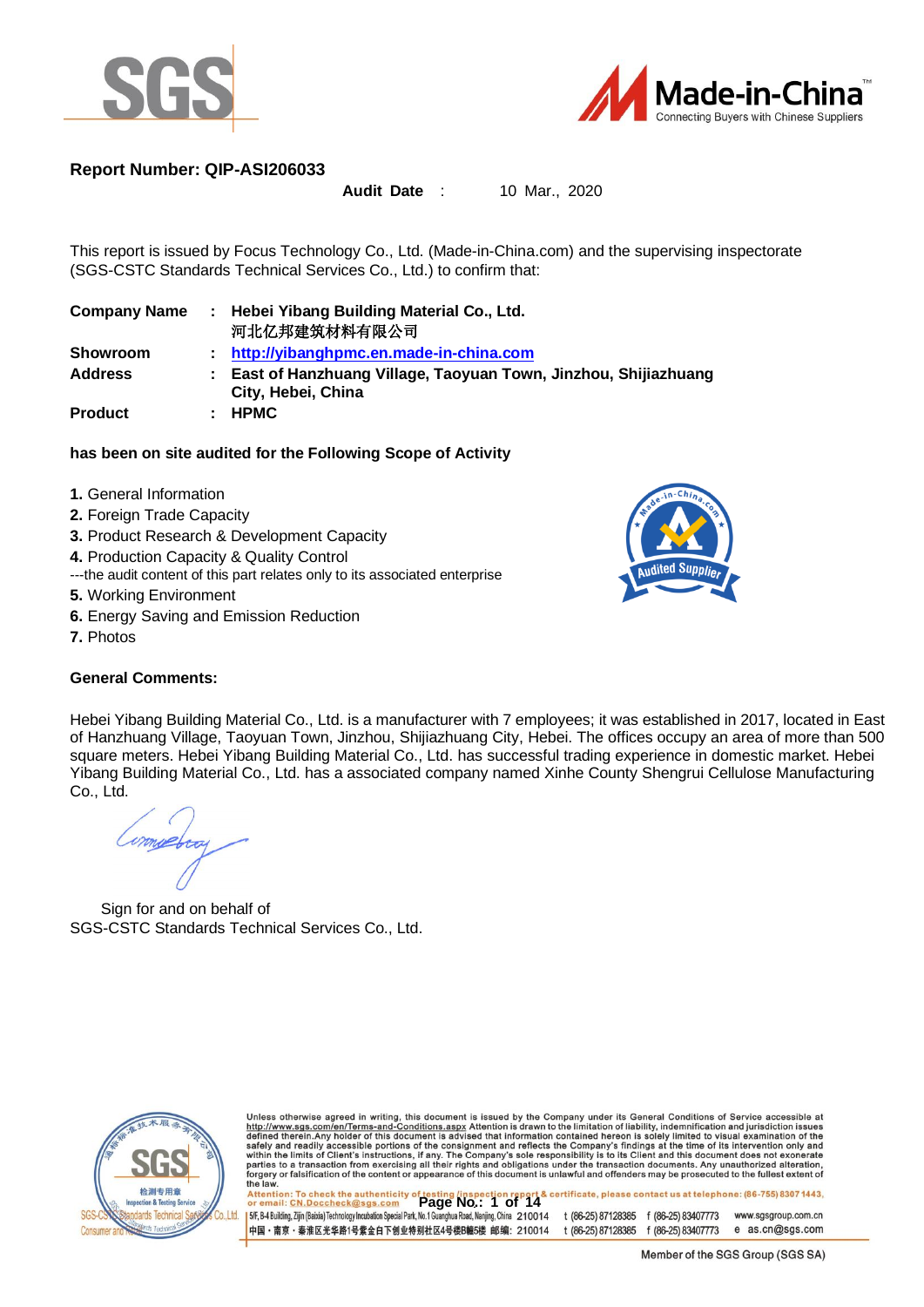



# **SUPPLIER ASSESSMENT REPORT**

| <b>Audited Company</b>   Hebei Yibang Building Material Co., Ltd.                                 |
|---------------------------------------------------------------------------------------------------|
| Audited Site:   East of Hanzhuang Village, Taoyuan Town, Jinzhou, Shijiazhuang City, Hebei, China |
|                                                                                                   |

| <b>Consigner of</b><br><b>Assessment</b> | Made-in-China.com         |                      |                 |
|------------------------------------------|---------------------------|----------------------|-----------------|
| <b>Audit Type</b>                        | ⊠<br><b>Initial Audit</b> |                      |                 |
|                                          | Re-audit<br>$\sim$        |                      |                 |
| <b>Audit Date</b>                        | 10 Mar., 2020             | <b>Verify Report</b> | www.sgs.com/ecv |
| <b>Auditor</b>                           | Tony Zhang                | <b>Reviewed by</b>   | Toby Han        |

### **CONTENTS**

- **Part A: [General Information](#page-2-0)**
	- [Section 1: Company Overview](#page-2-1) Section [2: Human Resources](#page-3-0)

#### **[Part B: Foreign Trade Capacity](#page-4-0)**

[Section 1: Export Overall](#page-4-1) Situation Section [2: Export Business Capacity](#page-4-2)  [Section 3: Supplier Management](#page-5-0)  [Section 4: After-sales Service Capacity](#page-5-1)

#### **[Part C: Product Research & Development Capacity](#page-6-0)**

[Section 1: Product Research & Development Capacity](#page-6-0)

### **Part D: Management System and Product Certification**

#### Section 1: Management System(s) and Product Certification

#### **[Part E: Production Capacity](#page-7-0) & Quality Control**

[Section 1: Production Capacity](#page-7-1) Section [Section 2: Production Process Control](#page-9-0)

#### **Part F: Financial Position**

- Section 1: Financial Data Section 2: Key Performance Indications Section 3: Banking
- Section 4: Product Insurance

#### **[Part G: Working Environment](#page-10-0)**

[Section 1: Working Environment](#page-10-1)

#### **[Part H: Energy Saving and Emission Reduction](#page-11-0)**

[Section 1: Environmental Management](#page-11-1) [Section 2: Water, Gas and Noise Control](#page-11-2)

#### **Part I: Industry Information**

Section 1: Industry Information

#### **[Part J: Photos](#page-12-0)**

Section 1: [Photos of Documents](#page-12-1) [Section 2: Photos of Company](#page-13-0)



Unless otherwise agreed in writing, this document is issued by the Company under its General Conditions of Service accessible at  $http://www.sgs.com/en/Terms-and-Condition.sagspx$  Attention is drawn to the limitation of liability, indemnification and ju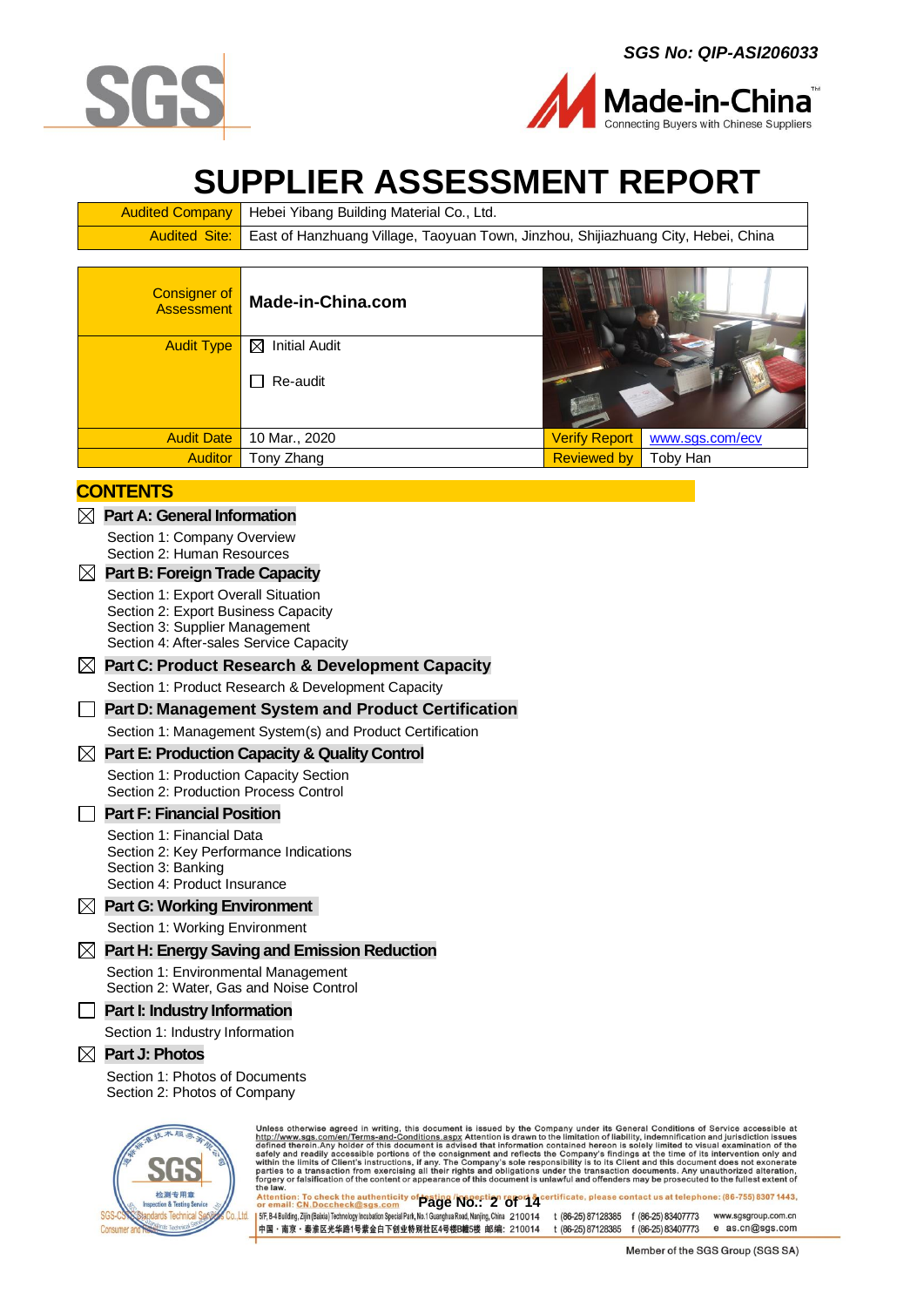



Made-in-China ting Buyers with Chinese Suppliers

# **Part A: General Information**

### <span id="page-2-1"></span><span id="page-2-0"></span>**Section 1: Company Overview**

| 1.1 Legal Validity                                                                                                                                            |                                                                                                                                                                                                                                                                                                                                                                                                    |                          |                                                           |  |  |  |
|---------------------------------------------------------------------------------------------------------------------------------------------------------------|----------------------------------------------------------------------------------------------------------------------------------------------------------------------------------------------------------------------------------------------------------------------------------------------------------------------------------------------------------------------------------------------------|--------------------------|-----------------------------------------------------------|--|--|--|
| Does the company have a valid<br>business license?                                                                                                            | $\boxtimes$ Yes $\Box$ No<br>Others<br>╹┚                                                                                                                                                                                                                                                                                                                                                          | Registration<br>Number   | 91130183MA08YY2Y3F                                        |  |  |  |
| Year of established                                                                                                                                           | 25 Aug., 2017                                                                                                                                                                                                                                                                                                                                                                                      | Valid Date               | Long Valid                                                |  |  |  |
| Registered address                                                                                                                                            | East of Hanzhuang Village, Taoyuan Town, Jinzhou, Shijiazhuang City, Hebei, China                                                                                                                                                                                                                                                                                                                  |                          |                                                           |  |  |  |
| Actual address                                                                                                                                                | East of Hanzhuang Village, Taoyuan Town, Jinzhou, Shijiazhuang City, Hebei, China                                                                                                                                                                                                                                                                                                                  |                          |                                                           |  |  |  |
| Does the company in abnormal<br>operation status list of industrial<br>and commercial bureau?                                                                 | No                                                                                                                                                                                                                                                                                                                                                                                                 |                          |                                                           |  |  |  |
| Registered capital                                                                                                                                            | RMB 5,000,000                                                                                                                                                                                                                                                                                                                                                                                      |                          |                                                           |  |  |  |
| Name of legal representative                                                                                                                                  | Mr. Yi Zhao                                                                                                                                                                                                                                                                                                                                                                                        |                          |                                                           |  |  |  |
| <b>Business scope</b>                                                                                                                                         | Cellulose distribution; Polypropylene fiber, cellulose, starch ether, latex powder<br>sales; Import and export of goods (except the import and export of goods and<br>technologies prohibited by the state or involving administrative approval).(for projects<br>subject to approval according to law, business activities can only be carried out after<br>the approval of relevant departments) |                          |                                                           |  |  |  |
| <b>1.2 Basic Information</b>                                                                                                                                  |                                                                                                                                                                                                                                                                                                                                                                                                    |                          |                                                           |  |  |  |
| Contact person                                                                                                                                                | Mr. Alan Zhao                                                                                                                                                                                                                                                                                                                                                                                      |                          |                                                           |  |  |  |
| Phone number                                                                                                                                                  | 0086-13785166166                                                                                                                                                                                                                                                                                                                                                                                   | Fax number               | Confidential                                              |  |  |  |
| URL/Web address                                                                                                                                               | http://www.ybhpmc.com                                                                                                                                                                                                                                                                                                                                                                              |                          |                                                           |  |  |  |
| Company type                                                                                                                                                  | $\boxtimes$ Manufacturer<br>Trading Company<br>Combined                                                                                                                                                                                                                                                                                                                                            | <b>Group Corporation</b> |                                                           |  |  |  |
| Type of ownership                                                                                                                                             | $\boxtimes$ Limited Company<br><b>Private Owner</b><br>State-Owned                                                                                                                                                                                                                                                                                                                                 | Public Company<br>$\Box$ | Foreign joint venture<br>Wholly foreign-owned enterprises |  |  |  |
| Associated<br>company                                                                                                                                         | Audited company: Hebei Yibang Building Material Co., Ltd.<br>Associated company: Xinhe County Shengrui Cellulose Manufacturing Co.,<br>Ltd.                                                                                                                                                                                                                                                        |                          |                                                           |  |  |  |
| Products manufactured / sold<br>scope                                                                                                                         | <b>HPMC</b>                                                                                                                                                                                                                                                                                                                                                                                        |                          |                                                           |  |  |  |
| <b>1.3 Company Building Information</b>                                                                                                                       |                                                                                                                                                                                                                                                                                                                                                                                                    |                          |                                                           |  |  |  |
| According to:<br>$\Box$ Land certificate<br>Real estate certificate<br>$\boxtimes$ Observation Estimated on site<br>$\Box$ Lease agreement                    |                                                                                                                                                                                                                                                                                                                                                                                                    |                          |                                                           |  |  |  |
| The company area 480 square meters<br>The land occupies 500 square meters.<br>The offices occupy 480 square meters.<br>The werkehene assumy $0$ causes maters |                                                                                                                                                                                                                                                                                                                                                                                                    |                          |                                                           |  |  |  |





Unless otherwise agreed in writing, this document is issued by the Company under its General Conditions of Service accessible at http://www.sgs.com/en/Terms-and-Conditions.aspx Attention is drawn to the limitation of liabi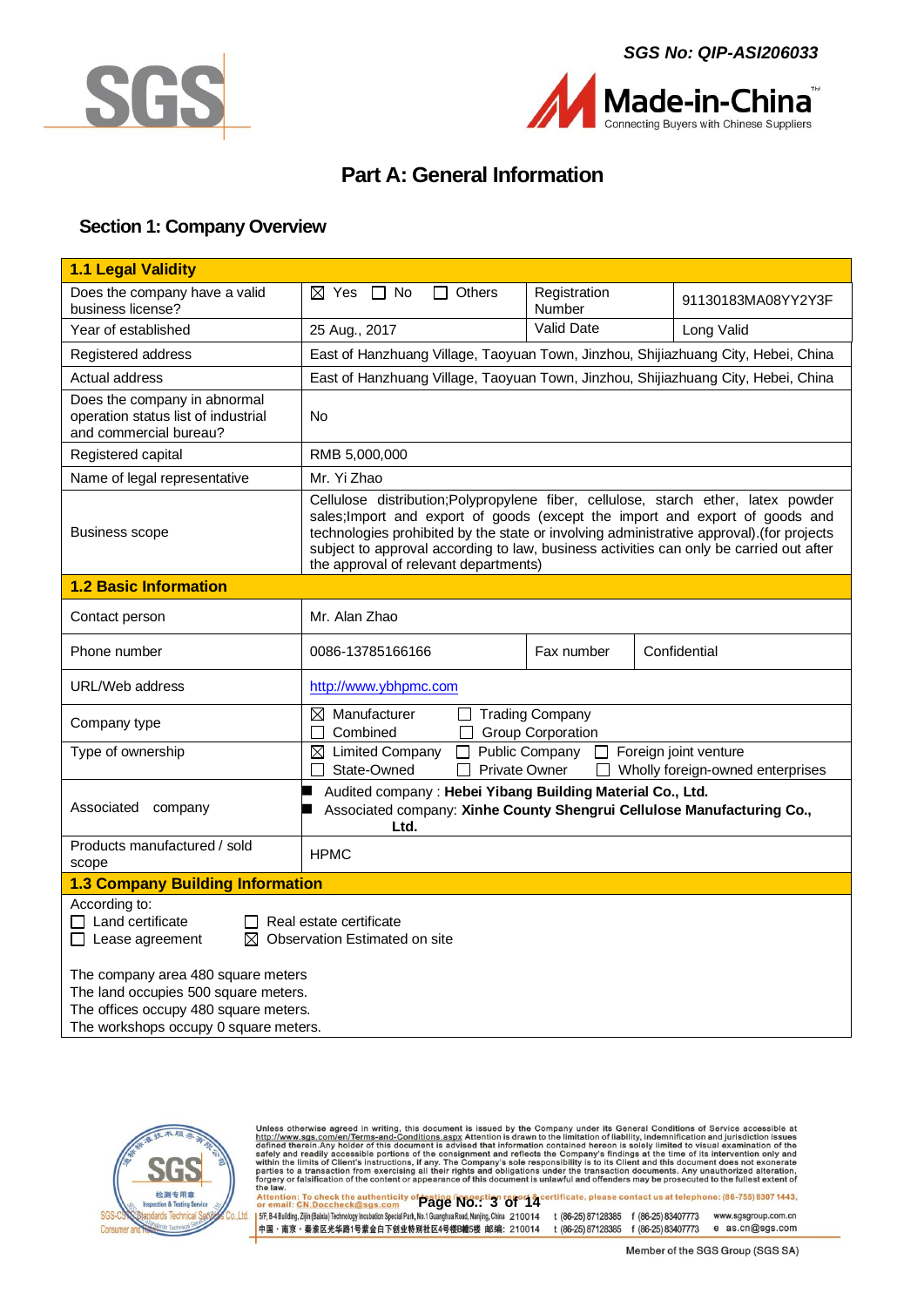



### <span id="page-3-0"></span>**Section 2: Human Resources**

| 2.1 Company Chart                            |                                                                                                 |                   |                  |                            |  |  |  |
|----------------------------------------------|-------------------------------------------------------------------------------------------------|-------------------|------------------|----------------------------|--|--|--|
| A<br>B<br>D                                  |                                                                                                 |                   |                  |                            |  |  |  |
| 2.2 Explanation of Code and Employee Details |                                                                                                 |                   |                  |                            |  |  |  |
| Code                                         |                                                                                                 | <b>Department</b> |                  | <b>Number of employees</b> |  |  |  |
| A                                            | 1<br><b>GM</b>                                                                                  |                   |                  |                            |  |  |  |
| B                                            | $\overline{4}$<br>Sales Dept.                                                                   |                   |                  |                            |  |  |  |
| $\mathsf{C}$                                 | $\mathbf{1}$<br>R & D Dept.                                                                     |                   |                  |                            |  |  |  |
| D                                            | Admin. Dept.                                                                                    |                   |                  | $\mathbf{1}$               |  |  |  |
|                                              |                                                                                                 |                   | Number in total: | $\overline{7}$             |  |  |  |
| 2.3 Key Staff                                |                                                                                                 |                   |                  |                            |  |  |  |
| <b>Title</b>                                 | Working experience for this trade /<br><b>Education</b><br><b>Full name</b><br>total experience |                   |                  |                            |  |  |  |
| <b>GM</b>                                    | Mr. Yi Zhao                                                                                     | University        | 3/3 Years        |                            |  |  |  |



Unless otherwise agreed in writing, this document is issued by the Company under its General Conditions of Service accessible at http://www.sgs.com/en/Terms-and-Conditions.aspx Attention is drawn to the limitation of liabi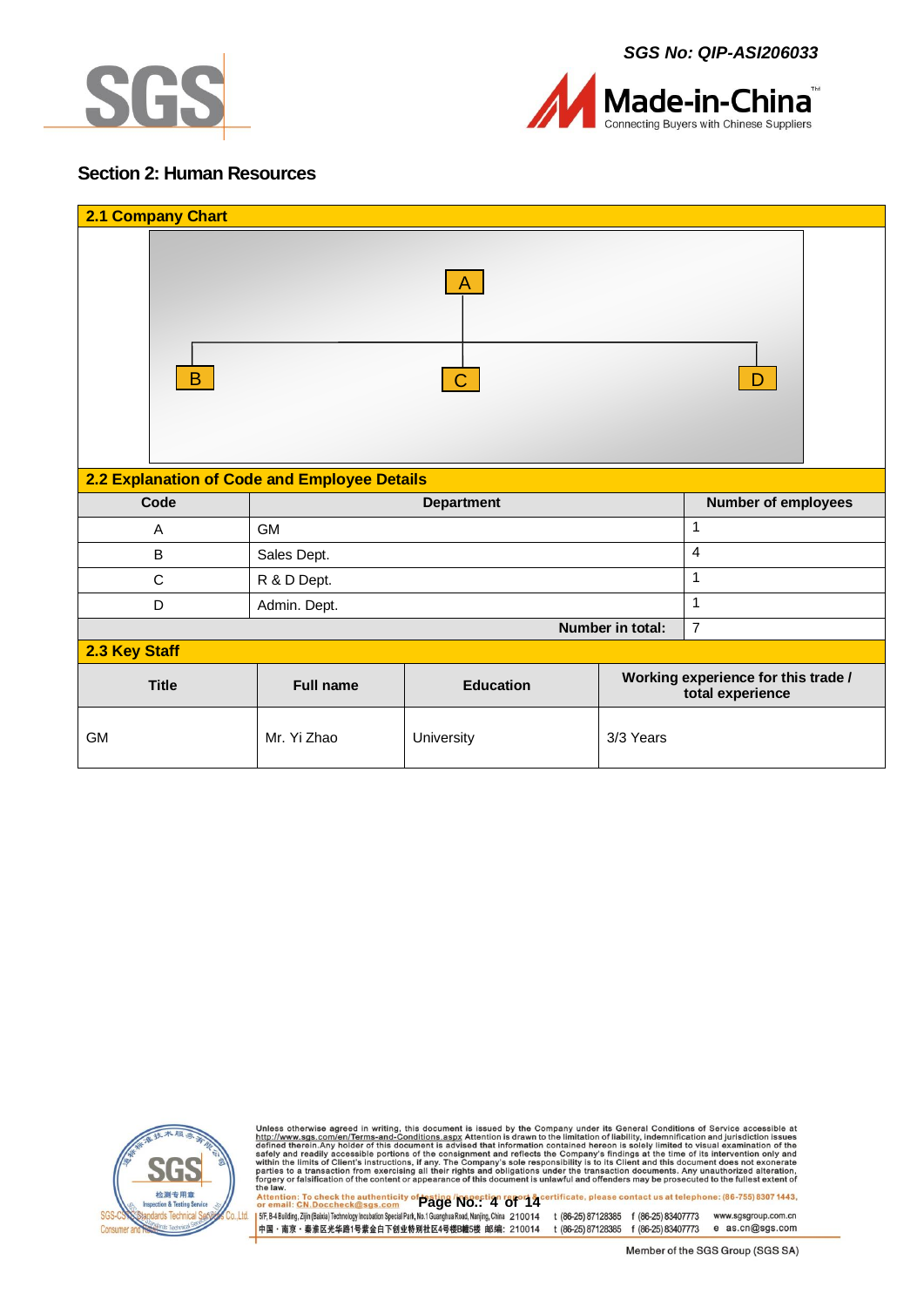





# **Part B: Foreign Trade Capacity**

### <span id="page-4-1"></span><span id="page-4-0"></span>**Section 1: Export Overall Situation**

| <b>1.1 Export Overall Situation</b>                                      |                                                                                                                          |
|--------------------------------------------------------------------------|--------------------------------------------------------------------------------------------------------------------------|
| Does the company have a valid Import and Export license?                 | ⊠<br>Yes<br>No                                                                                                           |
| The import and export enterprise code.                                   | 91130183MA08YY2Y3F                                                                                                       |
| The number of foreign trading staff with relevant trading<br>experience. | $\boxtimes$ 1-5 years 3 staffs<br>within 1 year staff<br>6-10 years staff<br>over 10 years staff<br>Total 3 staffs       |
| The language freely used by foreign trade staff                          | English<br>others:<br>$\bowtie$                                                                                          |
| Annual revenue of previous year                                          | Confidential                                                                                                             |
| Annual export revenue of previous year                                   | Confidential                                                                                                             |
| Estimated export revenue for this year.                                  | Confidential                                                                                                             |
| Overseas agent / branch                                                  | $\boxtimes$ No<br>Yes                                                                                                    |
| Nearest port                                                             | <b>Tianjin Port</b>                                                                                                      |
| Acceptable quotation terms                                               | ⊠<br>⊠<br><b>CIF</b><br>⊠<br><b>CFR</b><br><b>FOB</b>                                                                    |
| Acceptable payment terms                                                 | ⊠<br>T/T<br>$\boxtimes$ D/P<br>⊠<br>LC.<br>$\boxtimes$ PayPal<br>⊠<br>Western Union<br>Small-amount payment<br>$\bowtie$ |
| Average lead time (Peak Season)                                          | 2-3 months<br>$\bowtie$<br>within 15 workday<br>one month<br>$\mathsf{L}$<br>4-6 months<br>6-12 months<br>more time      |
| Average lead time (Off Season)                                           | 2-3 months<br>within 15 workday<br>⊠<br>one month<br>$\mathbf{I}$<br>4-6 months<br>6-12 months<br>more time              |

### <span id="page-4-2"></span>**Section 2: Export Business Capacity**

| 2.1 Market Distribution (please list top three areas) |                     |                    |  |  |  |  |
|-------------------------------------------------------|---------------------|--------------------|--|--|--|--|
| <b>Market</b>                                         | <b>Main Product</b> | <b>Main client</b> |  |  |  |  |
| North America<br>$\perp$                              |                     |                    |  |  |  |  |
| South America<br>П                                    |                     |                    |  |  |  |  |
| Europe<br>$\Box$                                      |                     |                    |  |  |  |  |
| Southeast Asia/ Mideast<br>П                          |                     |                    |  |  |  |  |
| Africa<br>$\Box$                                      |                     |                    |  |  |  |  |
| East Asia (Japan/ South<br>П                          |                     |                    |  |  |  |  |
| Korea)                                                |                     |                    |  |  |  |  |
| $\Box$ Australia                                      |                     |                    |  |  |  |  |
| $\boxtimes$ Domestic                                  | <b>HPMC</b>         | Confidential       |  |  |  |  |
| <b>Others</b>                                         |                     |                    |  |  |  |  |



Unless otherwise agreed in writing, this document is issued by the Company under its General Conditions of Service accessible at http://www.sgs.com/en/Terms-and-Conditions.aspx Attention is drawn to the limitation of liabi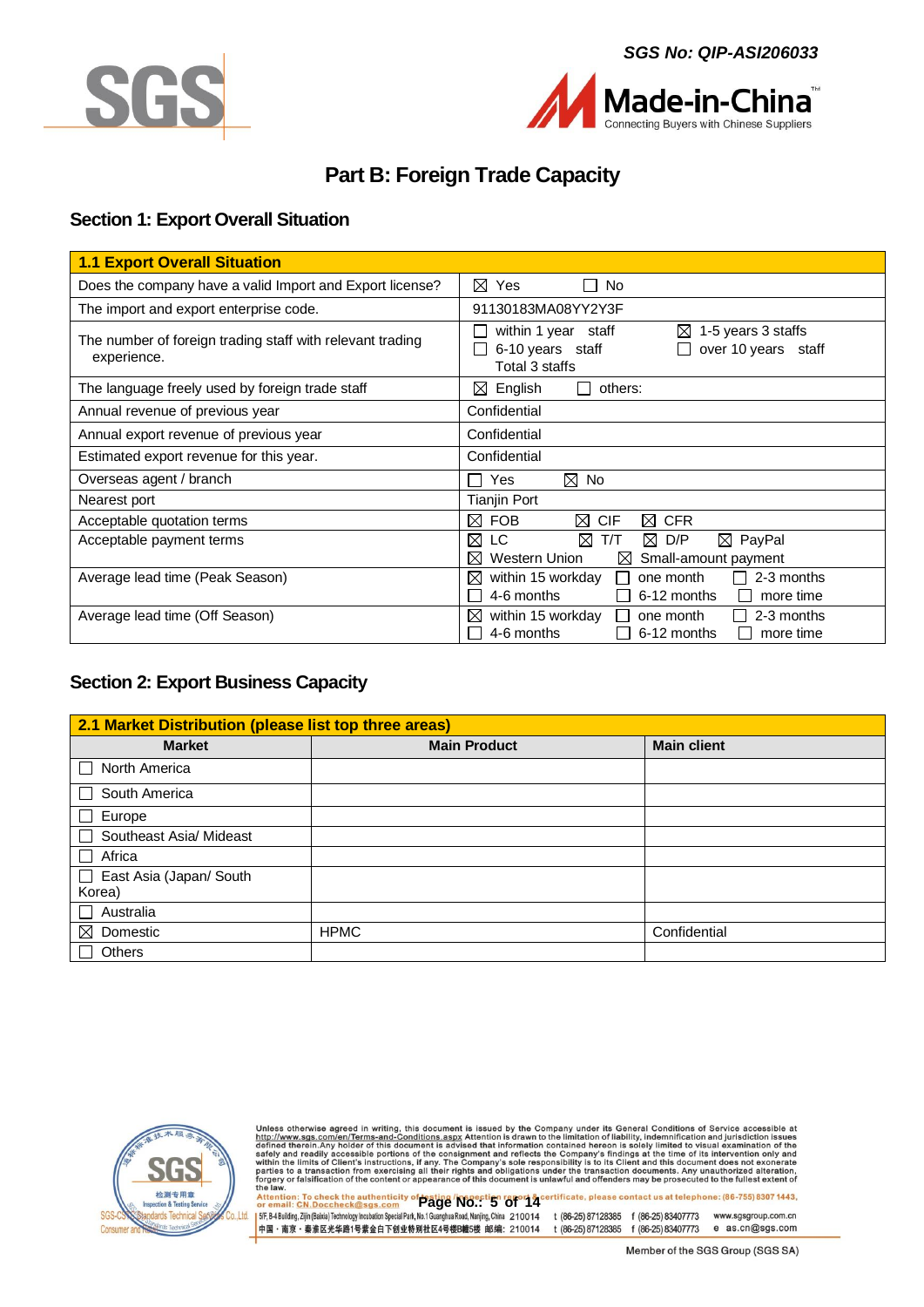



### <span id="page-5-0"></span>**Section 3: Supplier Management**

|             | <b>3.1 Supplier Management</b>                                                               |                                                                                                                                                                                                                     |
|-------------|----------------------------------------------------------------------------------------------|---------------------------------------------------------------------------------------------------------------------------------------------------------------------------------------------------------------------|
| <b>Item</b> | <b>Content</b>                                                                               | <b>Observations /Comments</b>                                                                                                                                                                                       |
|             | Does the company establish and implement<br>an effective suppliers' assessment<br>procedure? | Have the written procedures and followed records<br>$\boxtimes$ Have the written procedures but no records<br>Have relevant records without written procedure<br>No written procedures or followed records<br>Other |
| 2           | Does the company have an updated list of<br>approved suppliers?                              | The approved suppliers list was updated in<br>Have the written suppliers without approved signature or<br>date.<br>$\boxtimes$ Provided some suppliers names<br>No approved suppliers list<br>Other                 |

### <span id="page-5-1"></span>**Section 4: After-sales Service Capacity**

|             | <b>4.1 After-sales Service Capacity</b>                                                                                                                                                                                                 |                                                                                                                                                                                                                         |  |  |  |  |  |  |  |
|-------------|-----------------------------------------------------------------------------------------------------------------------------------------------------------------------------------------------------------------------------------------|-------------------------------------------------------------------------------------------------------------------------------------------------------------------------------------------------------------------------|--|--|--|--|--|--|--|
| <b>Item</b> | <b>Content</b>                                                                                                                                                                                                                          | <b>Observations /Comments</b>                                                                                                                                                                                           |  |  |  |  |  |  |  |
|             | Is there a procedure to conduct random<br>product inspection after final packaging in<br>place?                                                                                                                                         | Have clear standards and written inspection records<br>No written standards but had inspection reports<br>Have the procedures but no inspection records<br>⊠<br>It's not necessary to carry out the inspection<br>Other |  |  |  |  |  |  |  |
| 2           | Is there a clear procedure for handling<br>customer complaints?                                                                                                                                                                         | Has the clear procedure and followed records<br>Has the procedure but no written records.<br>⊠<br>No written procedures or records.<br>Other                                                                            |  |  |  |  |  |  |  |
| 3           | Can the finished/packaged product be traced<br>by lot identification to the appropriate raw<br>materials test reports?                                                                                                                  | Have the procedures to trace the raw materials.<br>Can trace main materials<br>⊠<br>Can trace production date.<br>Can't trace products<br>Other                                                                         |  |  |  |  |  |  |  |
| 4           | Are corrective & preventive actions<br>mechanism established and implemented<br>effectively (including the suppliers/<br>sub-contractors control, incoming inspection,<br>process control, final inspection and customer<br>complaint)? | Has the clear procedure and followed records<br>Has the procedure but no written records.<br>⋈<br>No written procedures or records.<br>Other                                                                            |  |  |  |  |  |  |  |



Unless otherwise agreed in writing, this document is issued by the Company under its General Conditions of Service accessible at http://www.sgs.com/en/Terms-and-Conditions.aspx Attention is drawn to the limitation of liabi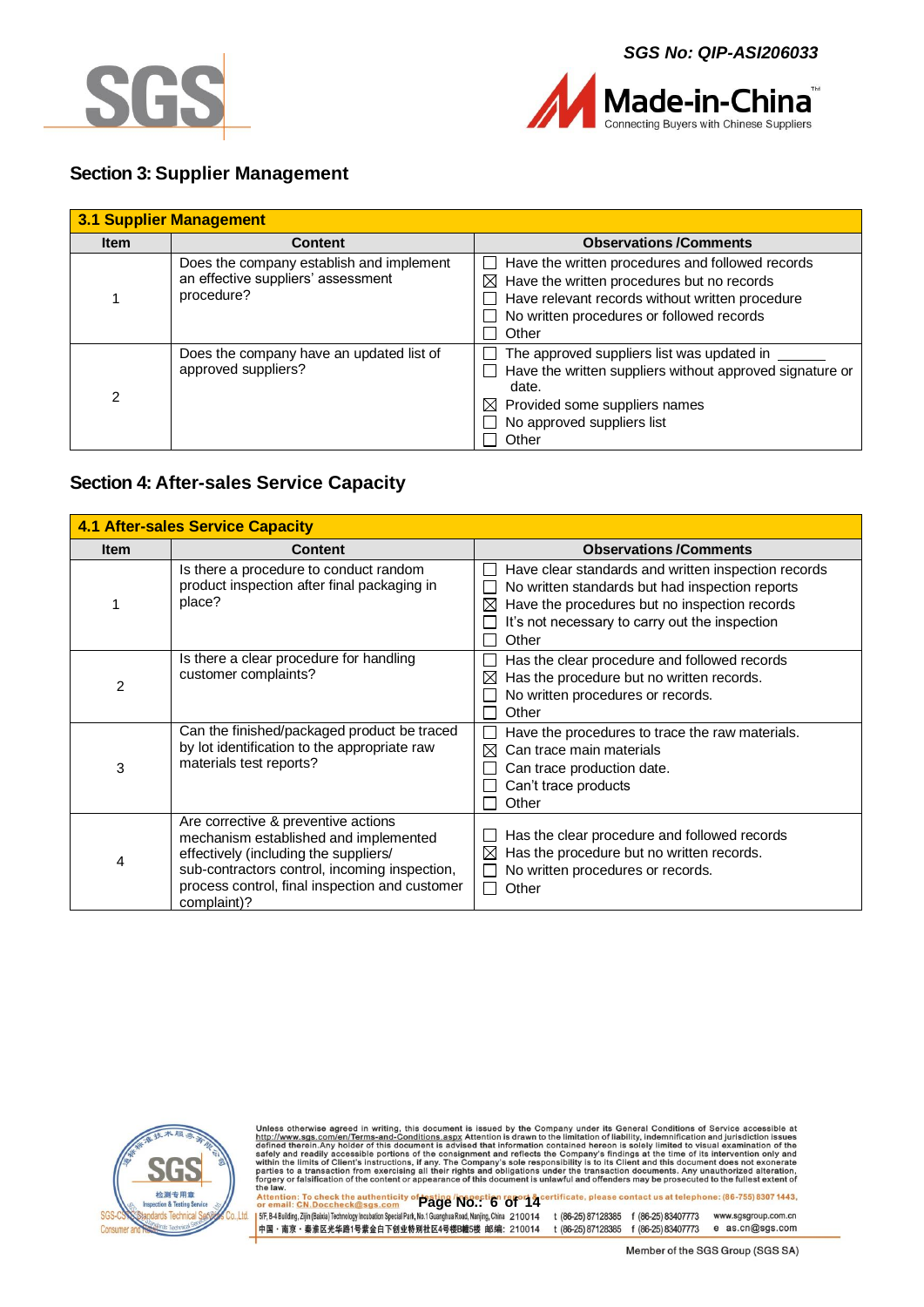



Made-in-China nnecting Buyers with Chinese Suppliers

# **Part C: Product Research & Development Capacity**

<span id="page-6-0"></span>

| 1.1 Product Research & Development Capacity                                                                                                                              |                                                                                                                       |
|--------------------------------------------------------------------------------------------------------------------------------------------------------------------------|-----------------------------------------------------------------------------------------------------------------------|
| The amount of R&D and relevant working experience.                                                                                                                       | within 1 year staff<br>$\boxtimes$ 1-5 years 2 staffs<br>6-10 years staff<br>over 10 years staff<br>Total 2 engineers |
| What is the main job responsibility for R&D engineers?                                                                                                                   | Format design with independent research & development.                                                                |
| Is there any relevant design input, output, review,<br>verification and validation documentation available for<br>auditor to review?                                     | <b>NO</b><br>Nil                                                                                                      |
| Is there any special software or instrument used by the R&D<br>staffs during the design process of new products?<br>If yes, please list the main software or instrument. | <b>NO</b><br>Nil                                                                                                      |
| Does the company have an effective design change control<br>procedure in place?                                                                                          | <b>NO</b><br>Nil                                                                                                      |
| Please list the patent certificates and qualification license.                                                                                                           | patent certificates: Nil;<br>qualification certificates: Nil                                                          |



Unless otherwise agreed in writing, this document is issued by the Company under its General Conditions of Service accessible at http://www.sgs.com/en/Terms-and-Conditions.aspx Attention is drawn to the limitation of liabi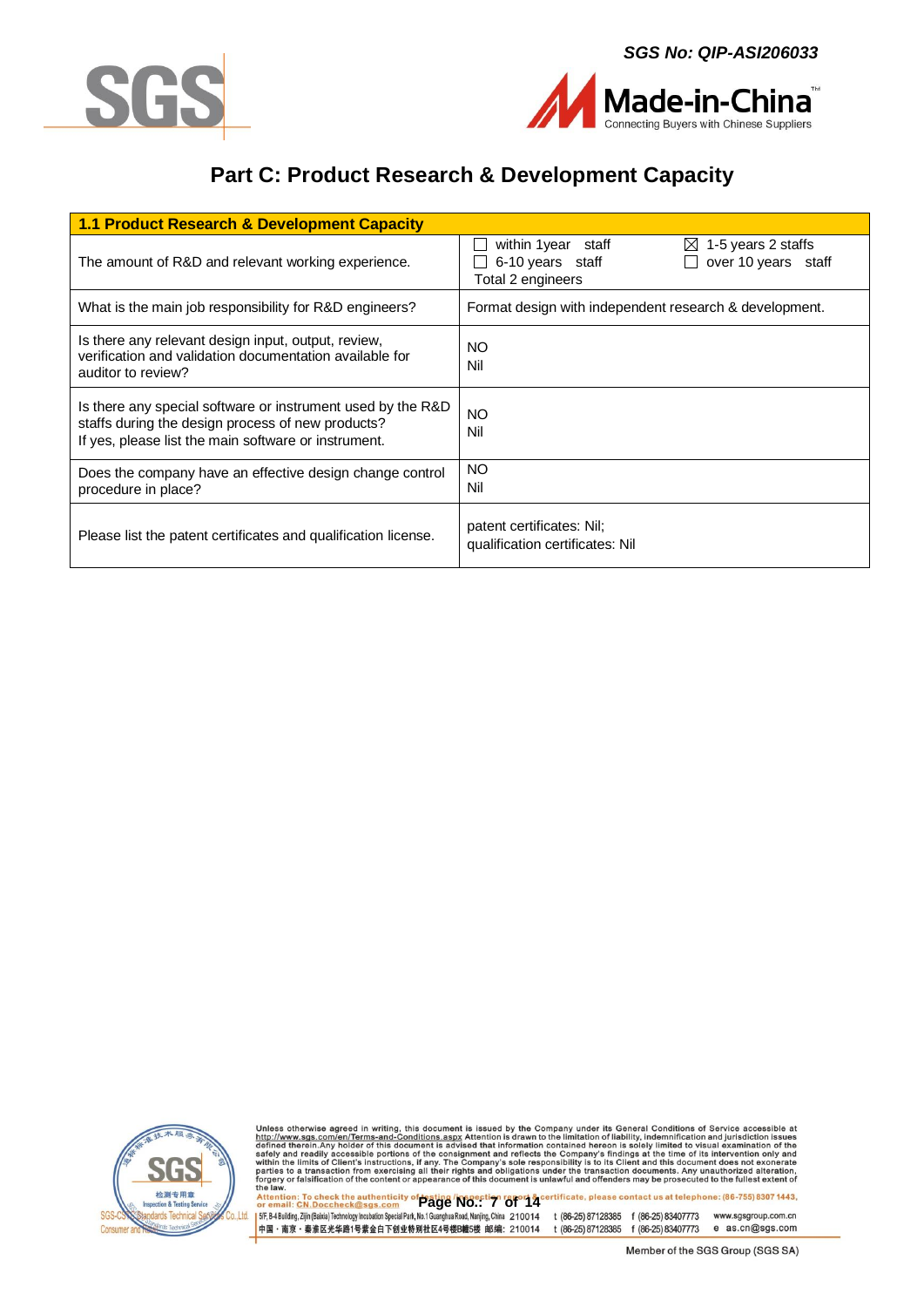





# **Part E: Production Capacity & Quality Control**

<span id="page-7-0"></span>Remark: The audit content of this part relates only to its associated enterprise (Xinhe County Shengrui Cellulose Manufacturing Co., Ltd.)

### <span id="page-7-1"></span>**Section 1: Production Capacity**

|                                                       | <b>1.1 Production Workflow Chart</b> |                                                    |                                           |           |              |                               |                          |            |
|-------------------------------------------------------|--------------------------------------|----------------------------------------------------|-------------------------------------------|-----------|--------------|-------------------------------|--------------------------|------------|
| Production Workflow Chart Of HPMC                     |                                      |                                                    |                                           |           |              |                               |                          |            |
|                                                       |                                      |                                                    |                                           |           |              |                               |                          |            |
| <b>Raw Material</b>                                   |                                      | Smashing                                           |                                           |           |              |                               | Reaction                 |            |
| Smashing Again                                        |                                      | Filling                                            |                                           |           |              |                               | <b>Finished Products</b> |            |
|                                                       |                                      |                                                    |                                           |           |              |                               |                          |            |
| 1.2 Products Situation (Top three Product Categories) |                                      |                                                    |                                           |           |              |                               |                          |            |
| <b>Product</b>                                        | Price range                          |                                                    | Min. order quantity<br>Top monthly output |           |              | <b>Average monthly output</b> | <b>Total in</b>          |            |
| <b>HPMC</b>                                           | <b>USD</b><br>2500-<br>4000/Ton      | 3 Tons                                             |                                           | 1500 Tons |              |                               | 1000 Tons                | 12000 Tons |
| <b>1.3 Main Facilities</b>                            |                                      |                                                    |                                           |           |              |                               |                          |            |
| <b>Picture</b>                                        | <b>Facility name</b>                 | <b>Brand or</b><br><b>Country/Region of origin</b> |                                           |           |              |                               | Target Value/machine*day | Quantity   |
|                                                       | Smashing<br>Machine                  |                                                    | China                                     |           | Confidential |                               |                          | 4 Sets     |
|                                                       | <b>Reaction Tank</b>                 | China                                              |                                           |           | Confidential |                               |                          | 4 Sets     |



Unless otherwise agreed in writing, this document is issued by the Company under its General Conditions of Service accessible at http://www.sgs.com/en/Terms-and-Conditions.aspx Attention is drawn to the limitation of liabi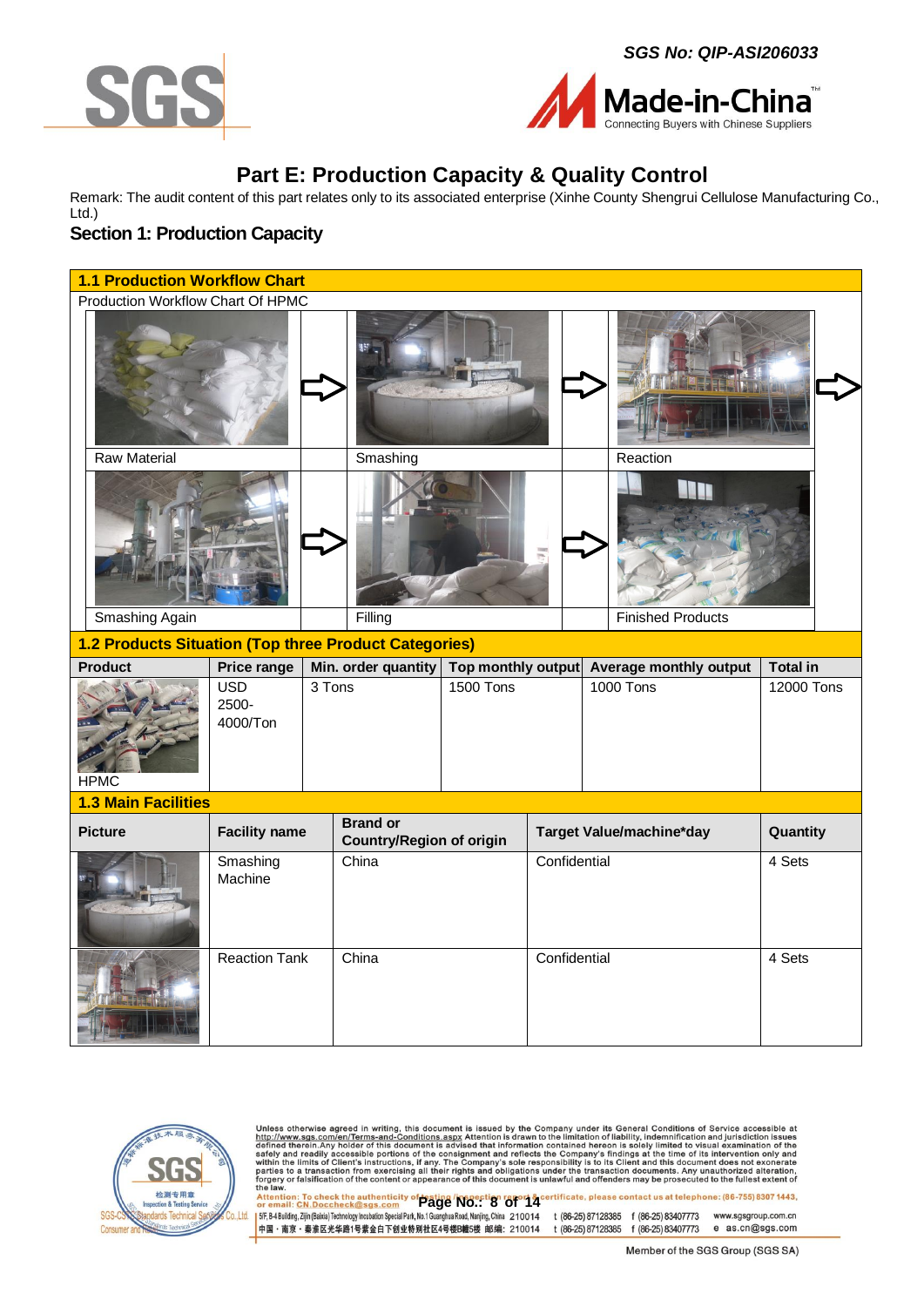*SGS No: QIP-ASI206033*





| Smashing<br>Machine    | China | Confidential | 4 Sets |
|------------------------|-------|--------------|--------|
| <b>Filling Machine</b> | China | Confidential | 4 Sets |



Unless otherwise agreed in writing, this document is issued by the Company under its General Conditions of Service accessible at http://www.sgs.com/en/Terms-and-Conditions.aspx Attention is drawn to the limitation of liabi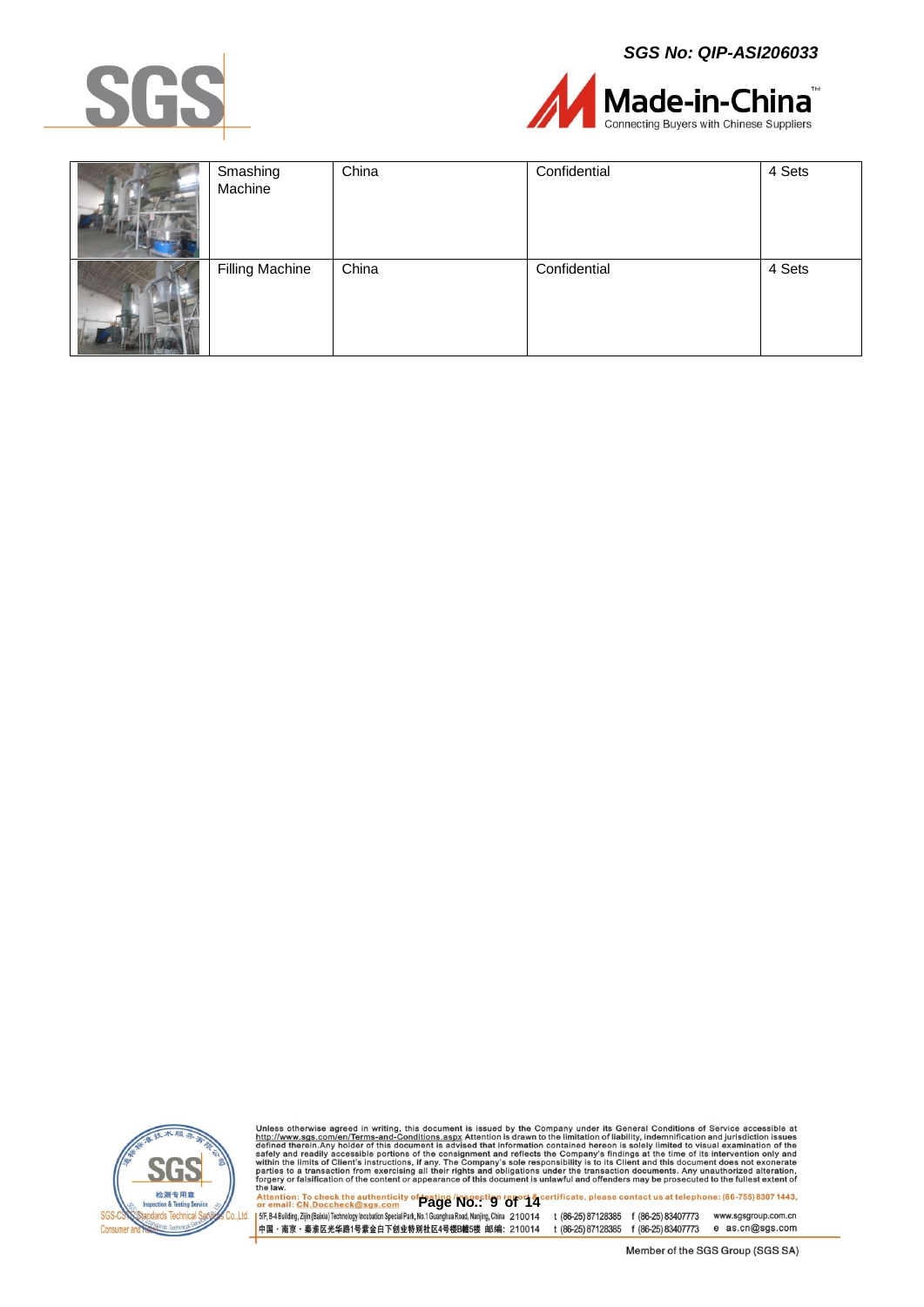



### <span id="page-9-0"></span>**Section 2: Production Process Control**

| <b>2.1 Production Process Control</b> |                                                                                                                                     |                                                                                                                                                                                           |  |  |
|---------------------------------------|-------------------------------------------------------------------------------------------------------------------------------------|-------------------------------------------------------------------------------------------------------------------------------------------------------------------------------------------|--|--|
| <b>Item</b>                           | Content                                                                                                                             | <b>Observations /Comments</b>                                                                                                                                                             |  |  |
| 1                                     | Product R&D capacity                                                                                                                | Own brand<br>$\Box$<br>$\boxtimes$ ODM<br>$\boxtimes$ oem                                                                                                                                 |  |  |
| 2                                     | Are the environmental conditions, such as tidiness<br>and cleanliness being controlled and suitable for<br>the operation performed? | $\Box$ Very tidy<br>$\boxtimes$ Normal<br>Need to improve<br>$\Box$ Very poor                                                                                                             |  |  |
| 3                                     | Are the necessary items /documents provided at<br>appropriate location and under control?                                           | Work Instructions /procedures<br>$\Box$<br>$\Box$ Workmanship standard /acceptance<br>$\boxtimes$ Golden sample /Approval sample<br>$\Box$ Product picture<br>Verbal by workshop director |  |  |
| 4                                     | Are written instructions available for incoming<br>material inspections /testing?<br>Is the relevant record maintained?             | Has instructions and uniformly followed<br>Ш<br>$\boxtimes$ Has instruction but no written records<br>Materials checked by storage staff                                                  |  |  |
| 5                                     | Are written inspections /testing instructions<br>available for finished products?<br>Is the relevant record maintained?             | $\Box$ Have instructions and uniformly followed<br>$\boxtimes$ Have instruction but no written records<br>Finished product checked by packing staff                                       |  |  |
| 6                                     | What type of inspection is used for finished<br>products?                                                                           | $\Box$ Random inspection<br>$\Box$ Visual inspection<br>$\Box$ Function inspection<br>$\boxtimes$ 100% inspection<br>$\boxtimes$ Visual inspection<br>Function inspection                 |  |  |
| 7                                     | Are non-conforming units clearly marked/<br>segregated to prevent accidental dispatch?                                              | $\boxtimes$ Marked and segregated<br>Segregated but not marked clearly<br>Not found on site                                                                                               |  |  |
| 8                                     | How are the non-conforming units handled?                                                                                           | Repaired and re-inspection<br>ப<br>$\boxtimes$ Picked out<br>Used under control<br><b>Others</b>                                                                                          |  |  |



Unless otherwise agreed in writing, this document is issued by the Company under its General Conditions of Service accessible at http://www.sgs.com/en/Terms-and-Conditions.aspx Attention is drawn to the limitation of liabi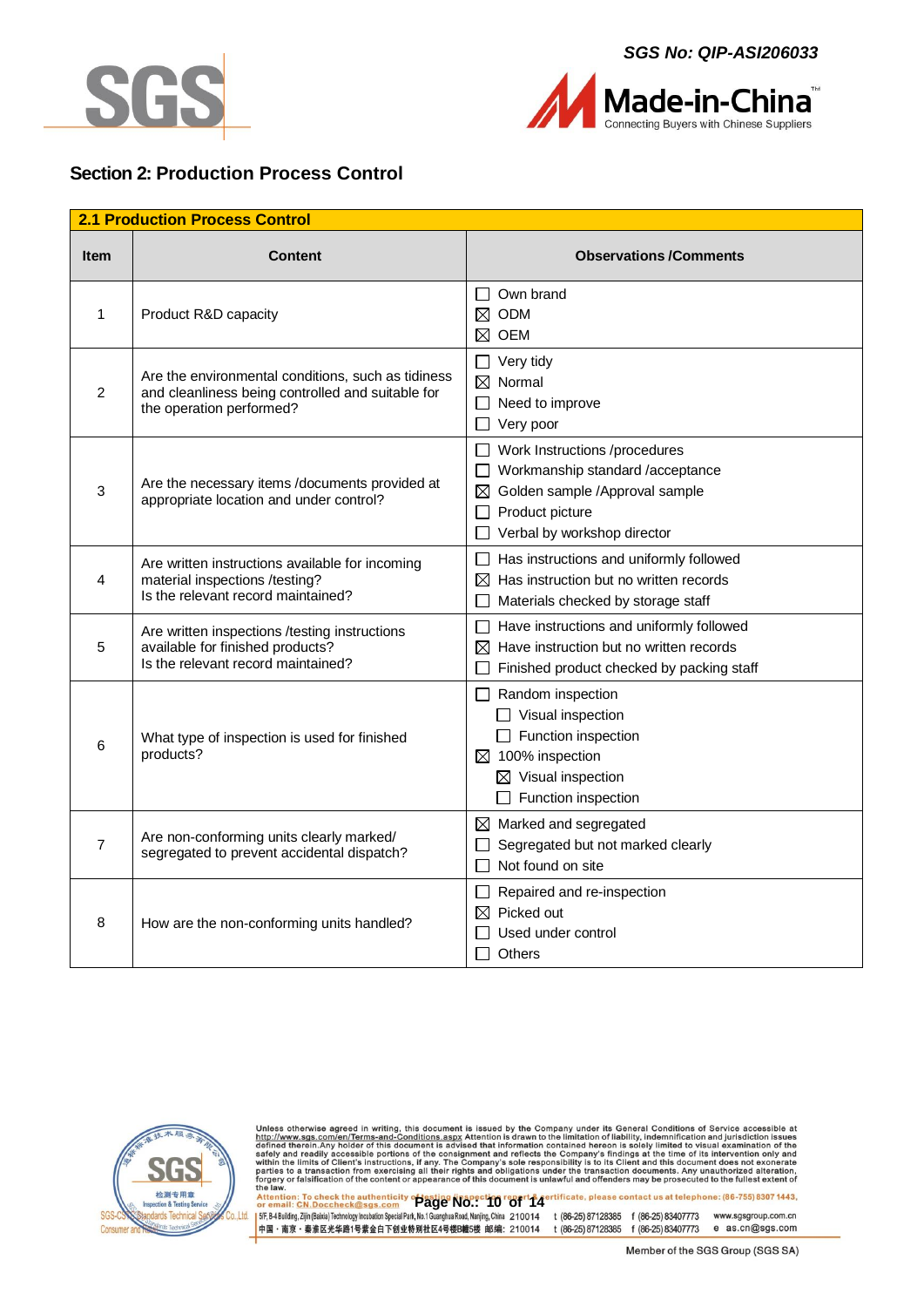



# **Part G: Working Environment**

### <span id="page-10-1"></span><span id="page-10-0"></span>**Section 1: Working Environment**

| <b>1.1 Welfare Benefits</b> |                                                                                                                                                                                      |                                                                                                                                                                                                                                                                     |  |  |
|-----------------------------|--------------------------------------------------------------------------------------------------------------------------------------------------------------------------------------|---------------------------------------------------------------------------------------------------------------------------------------------------------------------------------------------------------------------------------------------------------------------|--|--|
| <b>Item</b>                 | <b>Content</b>                                                                                                                                                                       | <b>Observations /Comments</b>                                                                                                                                                                                                                                       |  |  |
| 1                           | Does the company have effective procedures<br>to verify the age of staff at the time of<br>recruitment?                                                                              | $\boxtimes$ Has written procedure and keeps adequate age<br>documents of workers<br>Has written procedure but doesn't follow records<br>Hasn't written procedure or follows records                                                                                 |  |  |
| 2                           | Do all workers sign employment contracts with<br>the factory?                                                                                                                        | $\boxtimes$ All workers sign employment contracts<br>Some workers sign employment contracts<br>Only management staff sign employment contracts<br>No staff sign employment contracts                                                                                |  |  |
| 3                           | Is statutory contribution required for all<br>employees' social insurance (e.g. health<br>insurance, unemployment insurance, accident<br>insurance etc.) paid for by the enterprise? | $\boxtimes$ All workers have social insurance.<br>Some workers have social insurance<br>Only management staffs have social insurance<br>No staff have social insurance                                                                                              |  |  |
| 4                           | Does the company have a clear and effective<br>policy on working hours, rest and vacations? If<br>does, please list it.                                                              | $\boxtimes$ All staffs work kept to the policy<br>Most of the time it keeps to the policy except midseason.<br>$\Box$<br>$\Box$ Usually needs overtime.<br>$\Box$ No relevant records for working hours<br>Describe the working hours: AM 8:30~12:00 PM 13:00~17:30 |  |  |
| 5                           | Does the company pay extra remunerations<br>for all overtime work?                                                                                                                   | $\boxtimes$ For all overtime work.<br>For official holidays<br>For official holidays except weekend.<br>No extra remunerations for overtime.                                                                                                                        |  |  |
| 6                           | Does the company have dormitories for staff?<br>If yes, please describe the condition.                                                                                               | Provide dormitories for all staff<br>П<br>Provide dormitories for workers<br>Provide dormitories for management staff<br>$\boxtimes$ No dormitories were provided.<br>Describe the condition: Nil                                                                   |  |  |
|                             | <b>1.2 Labor Protection</b>                                                                                                                                                          |                                                                                                                                                                                                                                                                     |  |  |
| <b>Item</b>                 | <b>Content</b>                                                                                                                                                                       | <b>Observations/Comments</b>                                                                                                                                                                                                                                        |  |  |
| 1                           | Are there uniforms for all staff in company?                                                                                                                                         | $\boxtimes$ Yes<br>No<br>Other                                                                                                                                                                                                                                      |  |  |
| $\overline{2}$              | Is the emergency medical supplies enough<br>and easily used in workshop?                                                                                                             | $\boxtimes$ Yes<br>No<br>$\overline{\phantom{a}}$<br>Other                                                                                                                                                                                                          |  |  |
| 3                           | Does the company arrange health and safety<br>training for new workers?                                                                                                              | $\boxtimes$ Yes<br>No<br>Other                                                                                                                                                                                                                                      |  |  |
| 4                           | Do the workers have the appropriate<br>protective equipment during operation in<br>workshop? Such as gloves, masks.                                                                  | $\boxtimes$ Yes<br>No<br>Other                                                                                                                                                                                                                                      |  |  |
| 5                           | Is there training needed and carried out for fire<br>protection?                                                                                                                     | ⊠<br>Yes<br>No<br>Other                                                                                                                                                                                                                                             |  |  |



Unless otherwise agreed in writing, this document is issued by the Company under its General Conditions of Service accessible at http://www.sgs.com/en/Terms-and-Conditions.aspx Attention is drawn to the limitation of liabi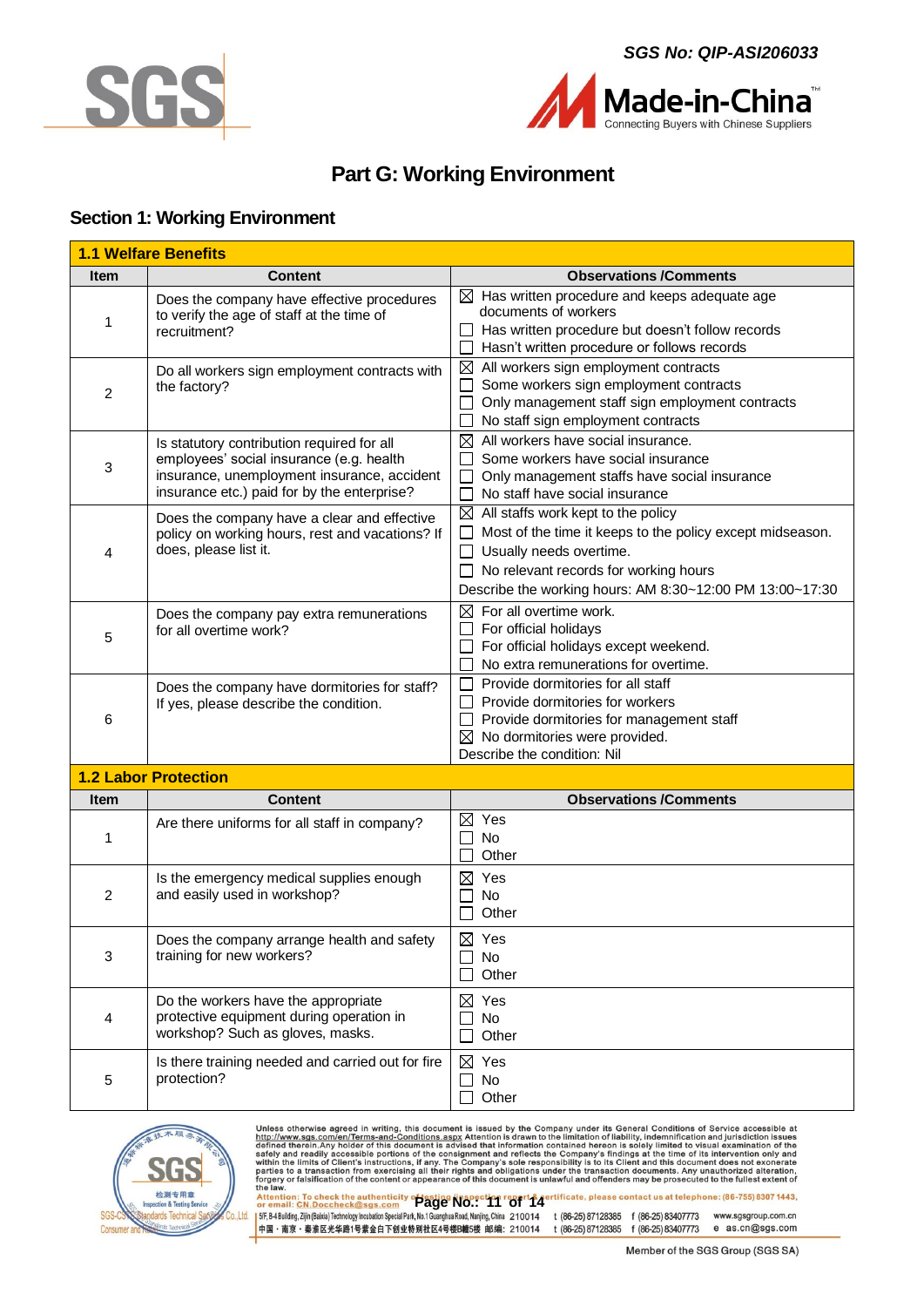



# **Part H: Energy Saving and Emission Reduction**

### <span id="page-11-1"></span><span id="page-11-0"></span>**Section 1: Environmental Management**

| <b>1.1 Environmental Management</b> |                                                                   |                                                                                                                               |  |  |
|-------------------------------------|-------------------------------------------------------------------|-------------------------------------------------------------------------------------------------------------------------------|--|--|
| <b>Item</b>                         | <b>Content</b>                                                    | <b>Observations /Comments</b>                                                                                                 |  |  |
|                                     | Environmental Management System                                   | ISO 14001 Certificate<br>Cleaner production management<br>$\boxtimes$ Nil                                                     |  |  |
| 2                                   | <b>Environmental Impact Assessment</b>                            | The Report of Environmental impact assessment is<br>approved by EPA.<br>$\boxtimes$ Nil                                       |  |  |
| 3                                   | Check and Acceptance of Completed<br><b>Constructive Projects</b> | The Report Completed Constructive Projects Inspection and<br>Acceptance is approved.<br>$\boxtimes$ Nil                       |  |  |
|                                     | "Three Simultaneity" for Environmental<br>protection              | The Report of "Three Simultaneity" for Environmental<br>protection Inspection and Acceptance is available.<br>$\boxtimes$ Nil |  |  |

### <span id="page-11-2"></span>**Section 2: Water, Gas and Noise Control**

| 2.1 Water, Gas and Noise Control |                                              |                                                                                                                                                                                                                                                |  |  |
|----------------------------------|----------------------------------------------|------------------------------------------------------------------------------------------------------------------------------------------------------------------------------------------------------------------------------------------------|--|--|
| <b>Item</b>                      | <b>Content</b>                               | <b>Observations /Comments</b>                                                                                                                                                                                                                  |  |  |
|                                  | Water-intaking                               | Water-intaking license<br>No water-intaking license<br>No water taken from natural water body<br>⊠                                                                                                                                             |  |  |
| 2                                | Waste water                                  | Water-draining license or contract<br>Having carried out waste water treatment before draining<br>Having carried out waste water monitoring and the result of<br>which being within the standard limit<br>No detail activities were found<br>ᢂ |  |  |
| 3                                | Emission to air                              | Air pollutant emission license<br>Having carried out air pollutant emission monitoring and the<br>result of which being within the standard limit<br>No detail activities were found to reduce emission to air<br>M                            |  |  |
| 4                                | Classification and Recycling for solid waste | Having applied trash classification recycling<br>Having special warehouse for hazardous waste<br>No detail activities were found<br>M                                                                                                          |  |  |
| 5                                | Noise                                        | The company carried out noise monitoring and the result of<br>which being within the standard limit one time per year<br>No detail activities were found                                                                                       |  |  |



Unless otherwise agreed in writing, this document is issued by the Company under its General Conditions of Service accessible at http://www.sgs.com/en/Terms-and-Conditions.aspx Attention is drawn to the limitation of liabi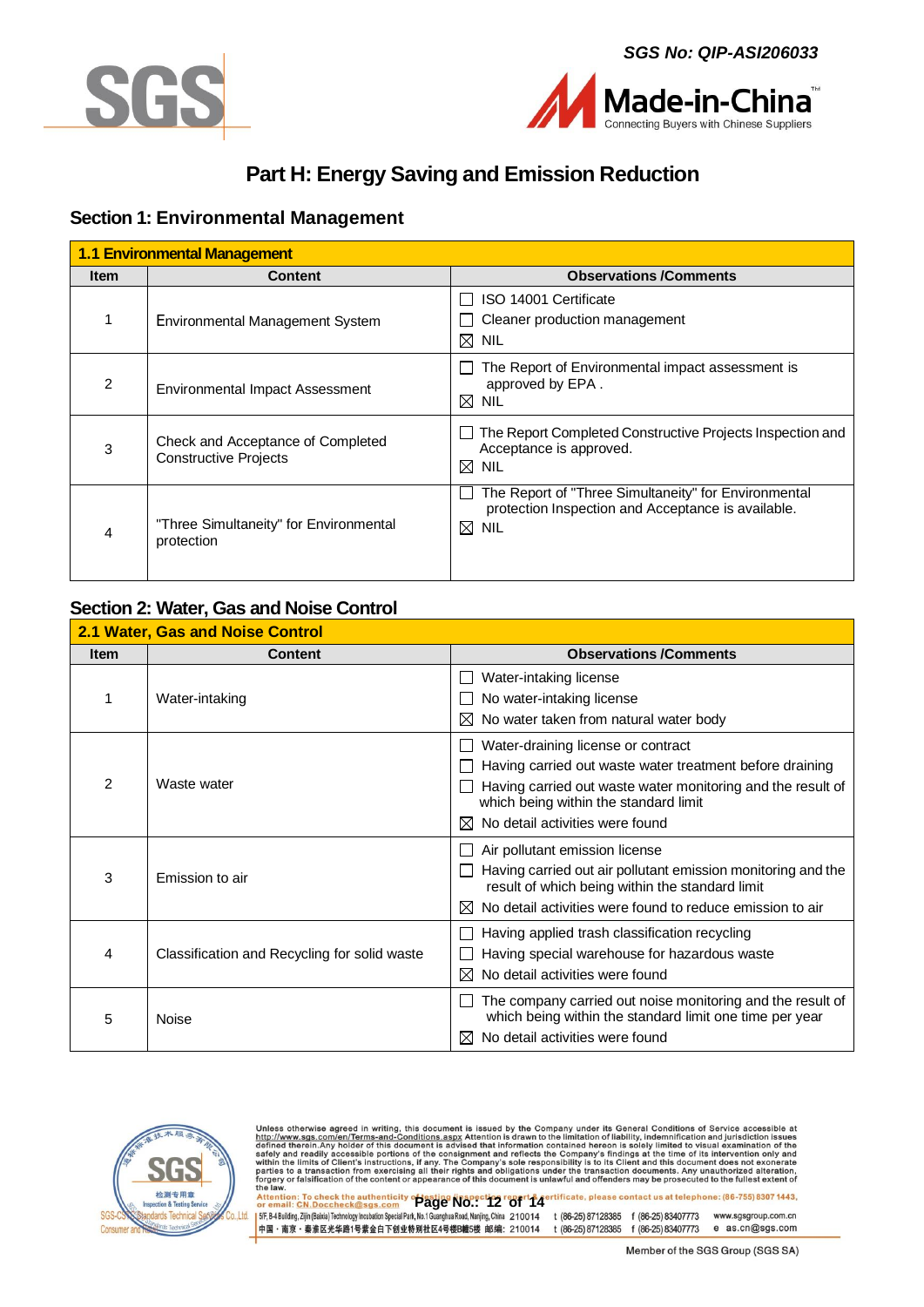





# **Part J: Photos**

### <span id="page-12-1"></span><span id="page-12-0"></span>**Section 1: Photos of Documents**







Unless otherwise agreed in writing, this document is issued by the Company under its General Conditions of Service accessible at http://www.sgs.com/en/Terms-and-Conditions.aspx Attention is drawn to the limitation of liabi